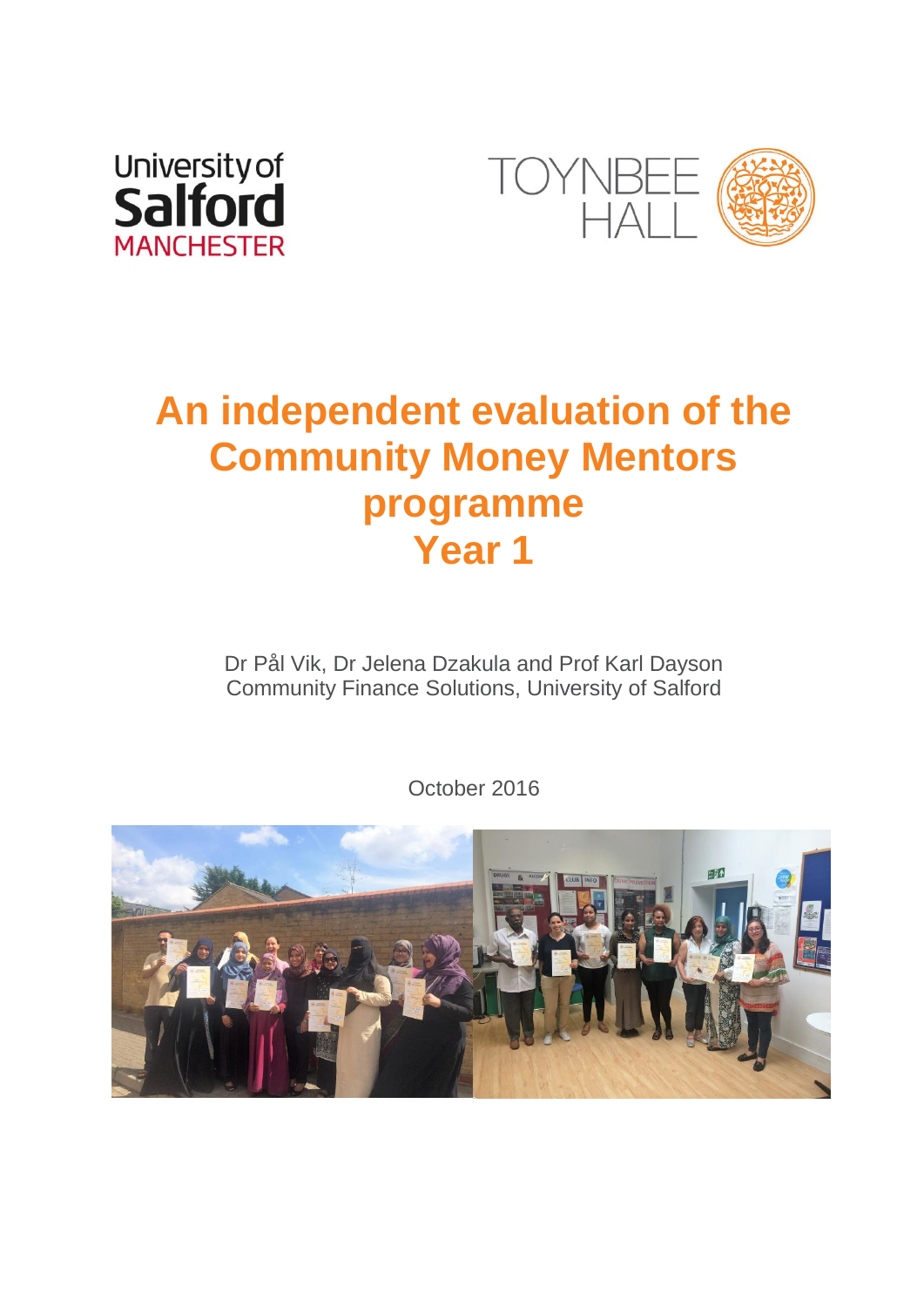# **Contents**

| $\overline{4}$ |  |  |
|----------------|--|--|
|                |  |  |
|                |  |  |
|                |  |  |
|                |  |  |
|                |  |  |

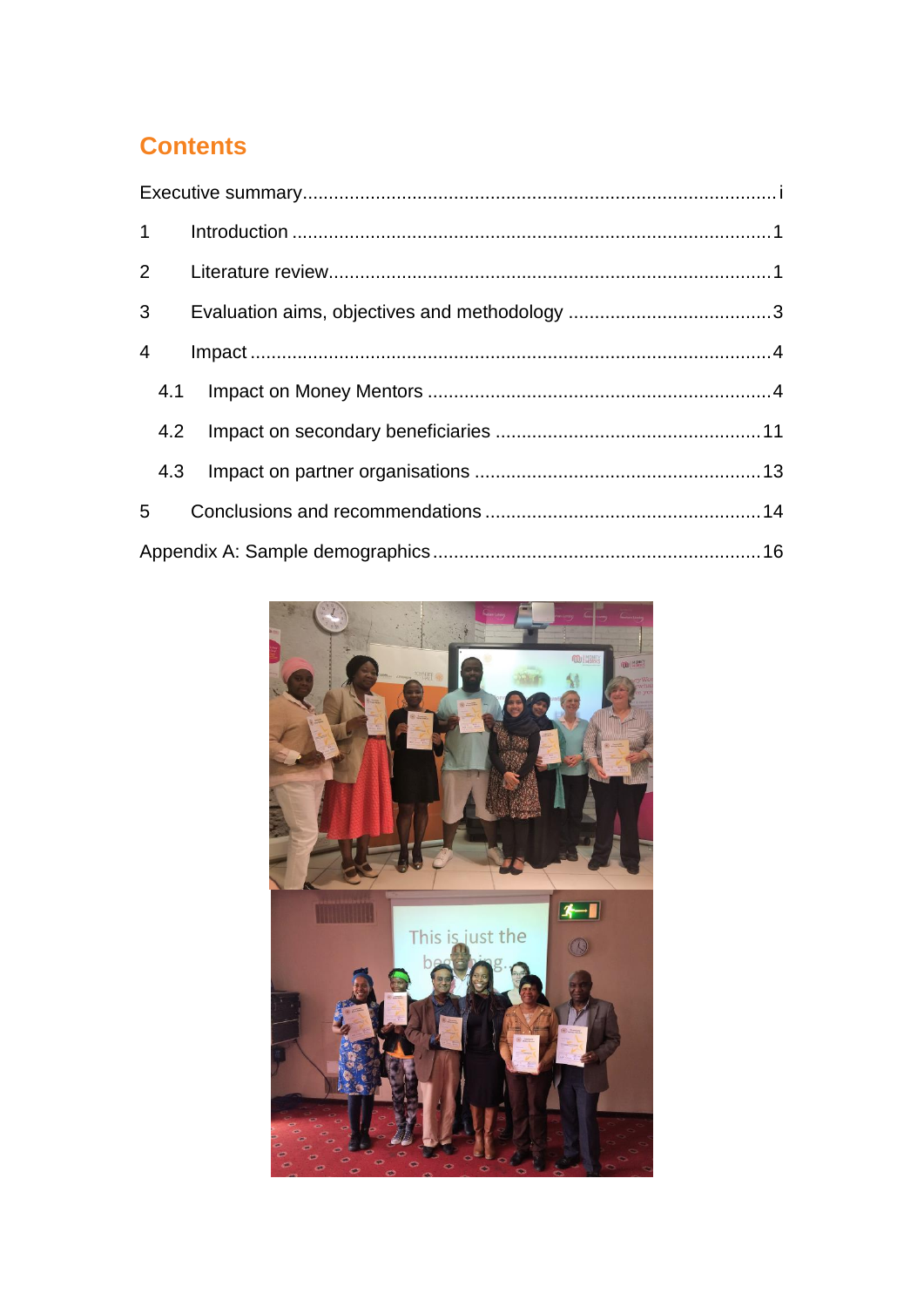## <span id="page-2-0"></span>Executive summary

Community Money Mentors is a three-year pan-London financial education programme run by Toynbee Hall. The programme aims to promote financial inclusion in the city by partnering with community organisations to train local people as Money Mentors. The Mentors learn the financial skills and knowledge needed to improve their financial health and wellbeing and develop the skills needed to pass their newfound knowledge onto others in their community.

This report presents the results of the evaluation of the first year of this programme. The evaluation drew on survey data, qualitative interviews and focus groups to assess the impact of the programme on the attitudes, knowledge and behaviour of the Money Mentors, the people they shared information with and on the partner organisations of Toynbee Hall.

The training had four main effects on the Money Mentors:

- Increased knowledge: The mentors taking part in the focus groups reported acquire new knowledge on a range of topics, including priority and non-priority debts, prioritising spending and online shopping.
- Improved money management skills: The proportion of Money Mentors reporting being okay or very good at managing their money more than doubled from 43% to 94%. Related to this, the propensity to do weekly/monthly budgeting (from 57% to 83%) and to plan ahead (49% to 77%) increased too.
- Enhanced savings habit: Just over half of the sample reported having saved money by changing payment method, tariff, supplier or borrowing.
- Increased confidence: They reported being more aware of their rights as consumers and opportunities to switch. Many had challenged existing service providers to lower their offer or had switched provider.

Compared to the overall population, the Money Mentors started at a lower level of financial capability but saw greater improvements in financial skills and knowledge. In some cases, they even surpassed the national average by the end of the course.

To date, Money Mentors have shared information with over 1,500 people on personal budgeting, saving, price comparison, banking and other financial matters. Interviews with secondary beneficiaries suggest that this guidance had the following effects:

- $\checkmark$  They felt that the advice on budgeting and cutting non-essential spending increased their confidence and control over their finances.
- $\checkmark$  The secondary beneficiaries reported saving money on their shop, reducing unnecessary spending and not spending everything in one go.
- $\checkmark$  The advice, made them more aware that they could and how to switch providers even if most had not actually switched.
- $\checkmark$  A number of secondary beneficiaries reported that they were saving more by setting by setting a savings target, opening savings accounts and switching providers.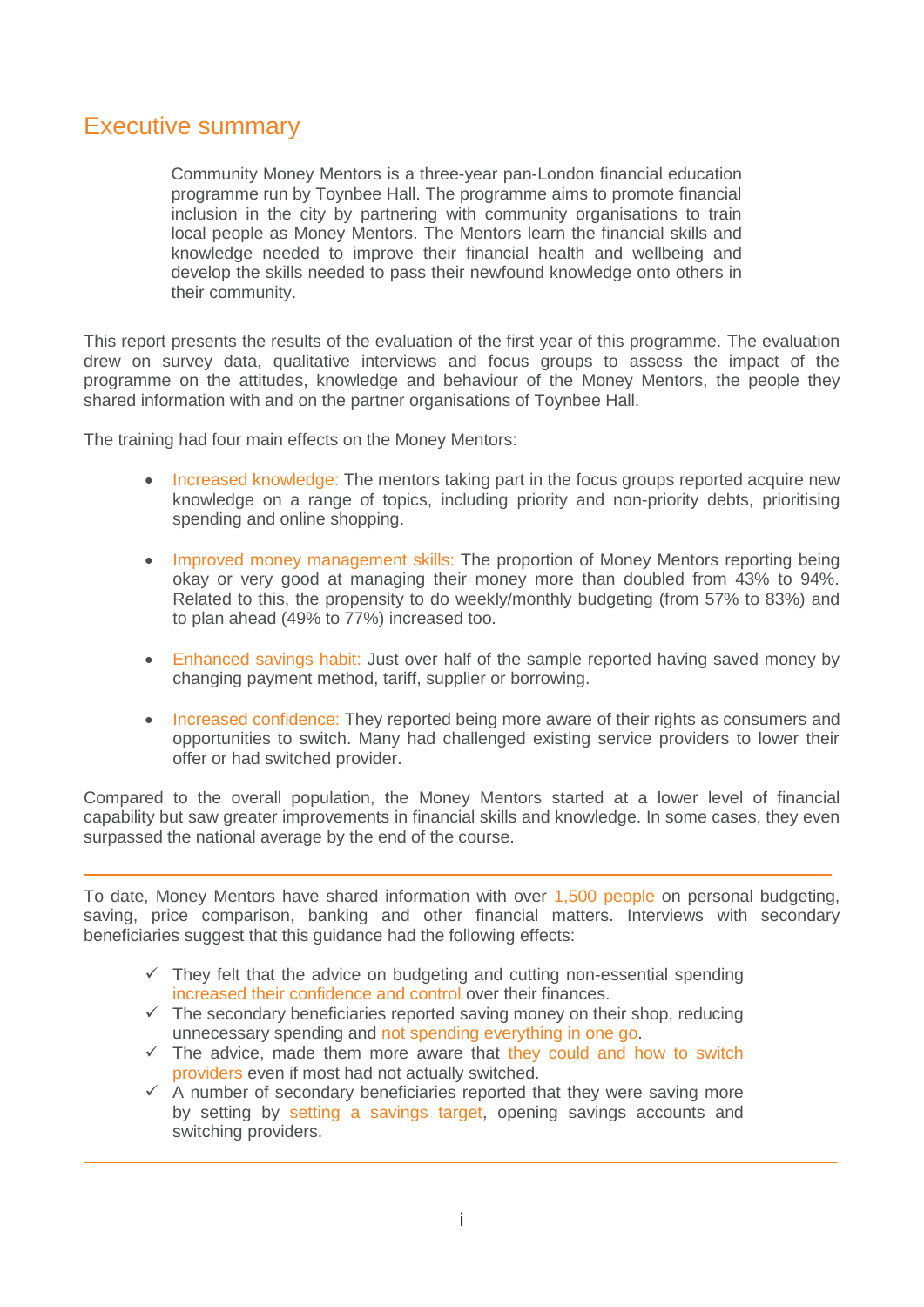## <span id="page-3-0"></span>1 Introduction

Community Money Mentors is a three-year financial education programme (2015-18) run by Toynbee Hall. The programme aims to promote financial inclusion across London by influencing financial behaviour and capability of partner organisations and local residents. It sits within a broader framework of activities and programmes at Toynbee Hall to tackle financial exclusion by influencing social policy, informing policy and practice of financial institutions, and providing free advice and support to financially excluded households. This includes Financial Health Exchange, a national forum for financial inclusion, and Capitalise, a partnership of agencies providing free debt advice across London.

Specifically, the Community Money Mentors programme consists of three elements:

**28** Partner organisations undergo capacity building for financial<br>inclusion policy and practice by assessing current practice are<br>providing good practice recommendations inclusion policy and practice by assessing current practice and providing good practice recommendations



**280** Money mentors trained in personal finance management and mentoring through a 60 hour nationally recognised qualification

**2,000** People in the community receiving support from Money<br>finance management Mentors by sharing information and support around personal finance management

The programme builds on the Community Money Mentors programme Toynbee Hall ran in Tower Hamlets from 2012 to 2015. The programme was funded by the Big Lottery Fund as part of the Financially Inclusive Tower Hamlets strategic programme and aimed to enhance financial capability and reduce financial inclusion. The evaluation of the original programme concluded that it had "significant impact on the financial capability, behaviour, confidence and well-being of participants, regardless of academic history or income level."<sup>1</sup>

This document presents the results of the 2015/16 evaluation of the current Community Money Mentor programme. The report details the impact on partner organisations, the Money Mentors and secondary beneficiaries drawing on survey data, focus groups and interviews. The document is organised into four sections:

- *Section 2:* Literature review
- *Section 3:* Evaluation aims, objectives and methodology
- *Section 4:* Impact on Money Mentors, secondary beneficiaries and partner organisations
- *Section 5:* Conclusions and recommendations
- *Appendix A:* Sample demographics

# <span id="page-3-1"></span>2 Literature review

<u>.</u>

Financial exclusion – the inability to access affordable and appropriate financial services – is a pressing and persistent issue for low-income households across the UK. Without the ability to access mainstream financial products, these households have to pay more for goods and services, and experience difficulties in accessing employment opportunities. Many also have to resort to high cost credit products or unlicensed moneylenders leaving them at risk of over-indebtedness with associated impacts on health and wellbeing. Based on research, Toynbee Hall estimates that the

<sup>&</sup>lt;sup>1</sup> Williams, S. and Simpson, R. (2015) "The Money Mentors Programme – An evaluation report by Toynbee Hall," January 2015, p. 7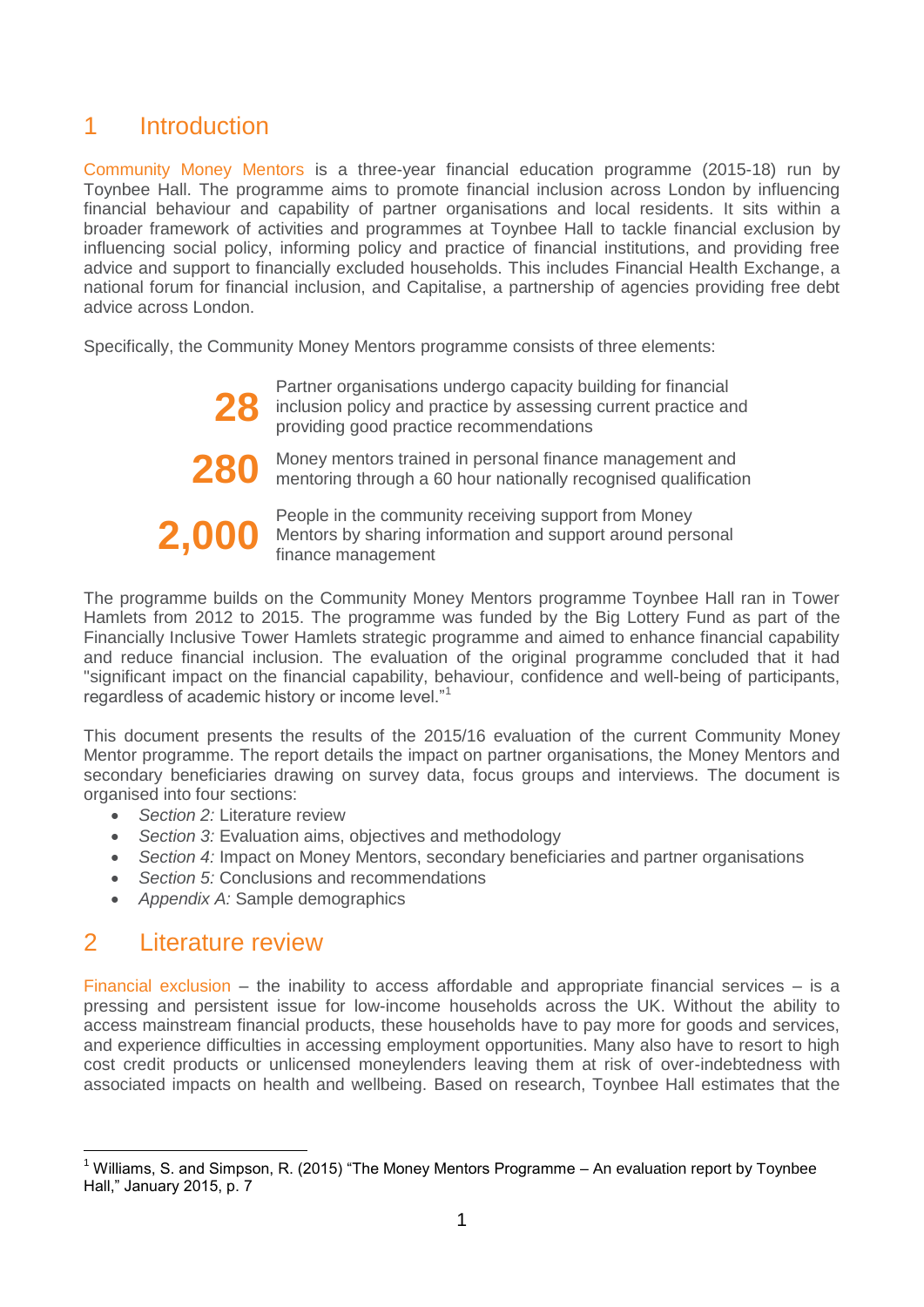poverty premium in Tower Hamlets associated with financial and social exclusion is over £1,000 per year.<sup>2</sup>

The lack of financial capability – "the skills, knowledge and behaviours individuals need to make informed decisions and take positive action about their finances<sup>3</sup>  $-$  is one factor contributing to financial exclusion. Financial capability is related to financial literacy: "the ability to make informed judgements and take effective decisions regarding the use and management of money."<sup>4</sup> Financial literacy is not in itself the desired outcome from decision-making, but rather the process of making meaning from contextual knowledge with the use of financial skills. Financial capability is not only financial literacy and having the necessary knowledge to make sense of and manipulate money in its different forms, but also it refers to having the right skills, attitude and confidence to deal with everyday financial matters, make the right choices, and apply knowledge and understanding across a range of contexts including both predictable and unexpected situations.<sup>5</sup>

Financial education is one important tool in promoting financial capability and can be defined as:

*the process by which financial consumers and investors improve their understanding of financial products, concepts and risks, and through information, instruction and/or advice, develop the skills and confidence to become aware of (financial) risks and opportunities, to make informed decisions, to know where to go for help, and to take other effective actions to improve their financial well-being.<sup>1</sup>*

In addition to the elements of information, instruction, and advice, financial education is the process by which financial literacy is acquired and is an input "intended to increase a person's human capital, specifically financial knowledge and/or application." <sup>6</sup> Numerous studies have been conducted of the impact of a wide range of financial education programmes on financial capability in the UK.

It is difficult to generalise in terms of the overall impact of financial education. The programmes evaluated vary from small-scale community-based tutoring to financial education incorporated into school curriculum and the evaluations range from large-scale, longitudinal scientific studies to smaller qualitative studies. Large-scale academic survey-based studies find that financial education has small or negligible effects on long-term financial behaviour.<sup>7</sup> Most individual UK project evaluations identify a number of effects on financial inclusion: <sup>8</sup>

- Enhanced money management habits (e.g. reduced impulse buying, increased use of budgeting);
- Increased propensity to save; and

1

• Increased confidence and knowledge

 $2$  Toynbee Hall (2014). "The Poverty Premium in Tower Hamlets – A report by Toynbee Hall", May 2014 <sup>3</sup> Finney, A. & Hayes, D. "Financial capability in Great Britain, 2010 to 2012," Office for National Statistics, June 2015.

<sup>4</sup> Noctor *et al*. (1992) 'Financial Literacy: A Discussion of Concepts and Competences of Financial Literacy and Opportunities for its Introduction into Young People's Learning', report prepared for the National Westminster Bank, National Foundation for Education Research, London

<sup>5</sup> Delgadillo, L. M. (2014) 'Financial Clarity: Education, Literacy, Capability, Counseling, Planning, and Coaching', *Family and Consumer Sciences Research Journal*, Vol. 43, No. 1, pp. 18–28

<sup>6</sup> Huston, S. (2010) 'Measuring financial literacy', *The Journal of Consumer Affairs*, 44: 2, pp. 296–316

<sup>&</sup>lt;sup>7</sup> Fernandes, D. et al (2014) 'Financial Literacy, Financial Education, and Downstream Financial Behaviors', *Management Science* 60(8): 1861-1883

 $8$  E.g. Collard, S. (2012) Quids in: The impact of financial skills training for social housing tenants, Personal Finance Research Centre, University of Bristol; Rocket Science UK Ltd for Citizens Advice (2012) Final report: Evaluation of MoneyActive financial capability project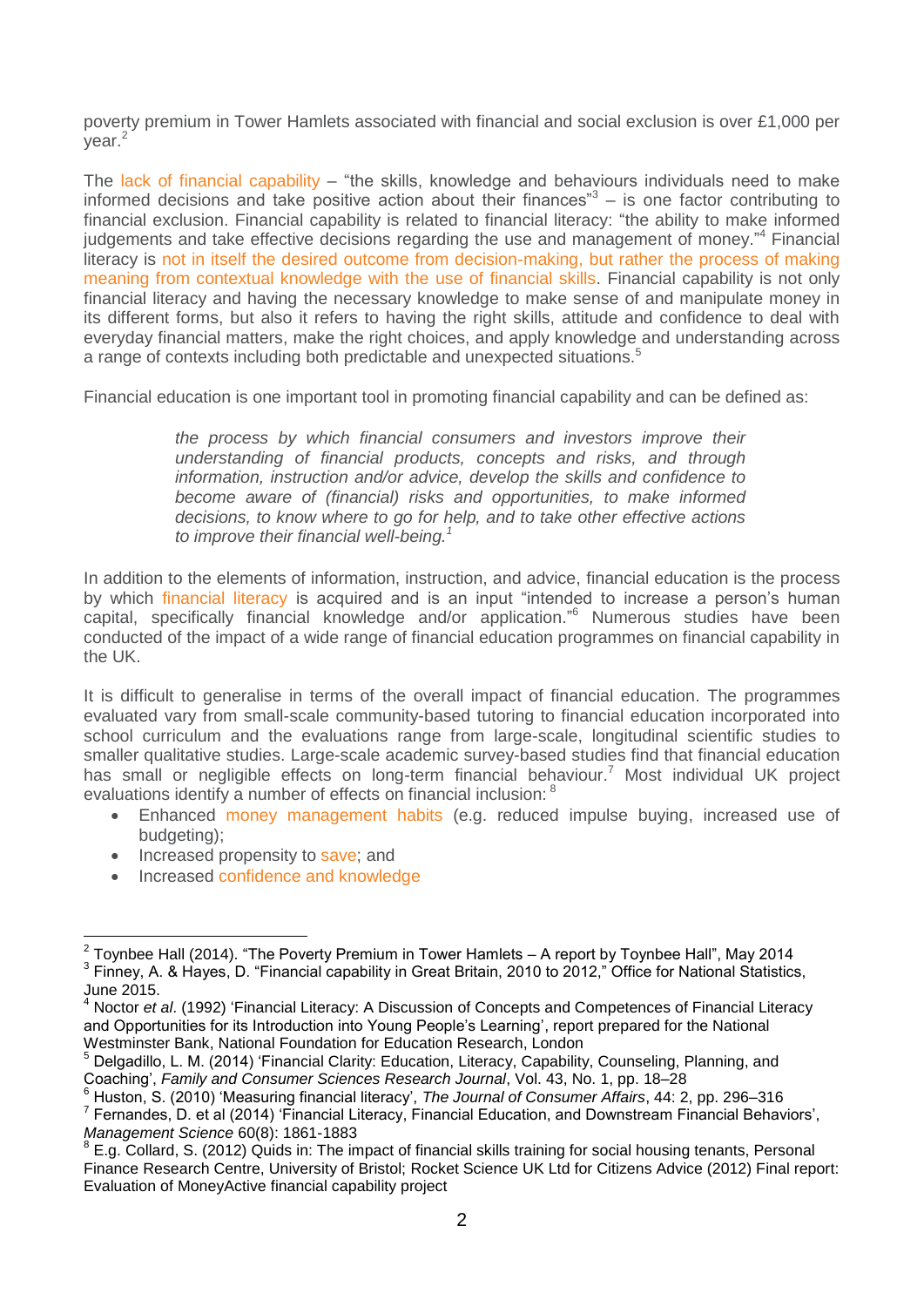There are two salient lessons from the literature and evaluations of financial education programmes:

- Research shows that the effects of financial education tend to dissipate over time. Therefore, financial training should address specific issues and be immediately applicable in day-to-day decision making.<sup>10</sup> Moreover, people receiving financial education require ongoing training and coaching to change behaviour.
- Financial education also works less well in assisting households making complex decisions, as they will require assistance and advice in assessing options.

It is important to keep in mind these lessons in evaluating the impact of the Community Money Mentors programme. To some extent, they are already built into the design of the programme. To make the programme applicable and relevant for local residents, Toynbee Hall consulted with local communities about their training needs and preferences when developing the original programme. The course also covers a range of immediately applicable skills and knowledge, such as using price comparison websites, shopping and budgeting.

# <span id="page-5-0"></span>3 Evaluation aims, objectives and methodology

This independent impact evaluation has assessed the impact of the first year of the Community Money Mentors programme on three groups:

- 1) the longer term changes of policy or practice among partner organisations following the capacity-building provided by Toynbee Hall;
- 2) the shorter-term impacts on Community Money Mentors (future evaluations will consider longer-term impacts by interviewing and surveying money mentors): $<sup>11</sup>$ </sup>
- 3) the impact on behaviour change among secondary beneficiaries and the wider community (as these beneficiaries pass on, or not, skills and knowledge within their community)

| <b>Method</b>          | Group                          | <b>Number of respondents</b> |
|------------------------|--------------------------------|------------------------------|
| Survey                 | <b>Community Money Mentors</b> | 35                           |
| Focus groups           | <b>Community Money Mentors</b> | 15                           |
| Qualitative interviews | Secondary beneficiaries        |                              |
|                        | Partner organisations          |                              |

The methodology consisted of three main methods:

In addition, we reviewed and helped develop the survey and other programme data collection tools in collaboration with Toynbee Hall.

#### *Money Mentors Survey*

1

The Money Mentors were asked to complete a questionnaire on a range of topics relating to money management skills, attitudes and behaviour at the start of and on completion of the training. Sixtyfour mentors completed the first survey, while forty-nine filled in the second survey. We were able to identify 35 mentors who completed both surveys. The final sample is described in Appendix A. We

<sup>&</sup>lt;sup>9</sup> Fernandes, D. et al (2014) 'Financial Literacy, Financial Education, and Downstream Financial Behaviors', *Management Science* 60(8): 1861-1883; Brancati, C. U. and Franklin, B. (2016) What works? A review of the evidence on financial capability interventions and older people in retirement. International Longevity Centre for the Money Advice

<sup>10</sup> Brancati, C. U. and Franklin, B. from International Longevity Centre for the Money Advice (2016) What works? A review of the evidence on financial capability interventions and older people in retirement

 $11$  Given that the money mentors only completed the training in the spring of 2016 (in line with the project plan), we cannot yet measure the long-term impact.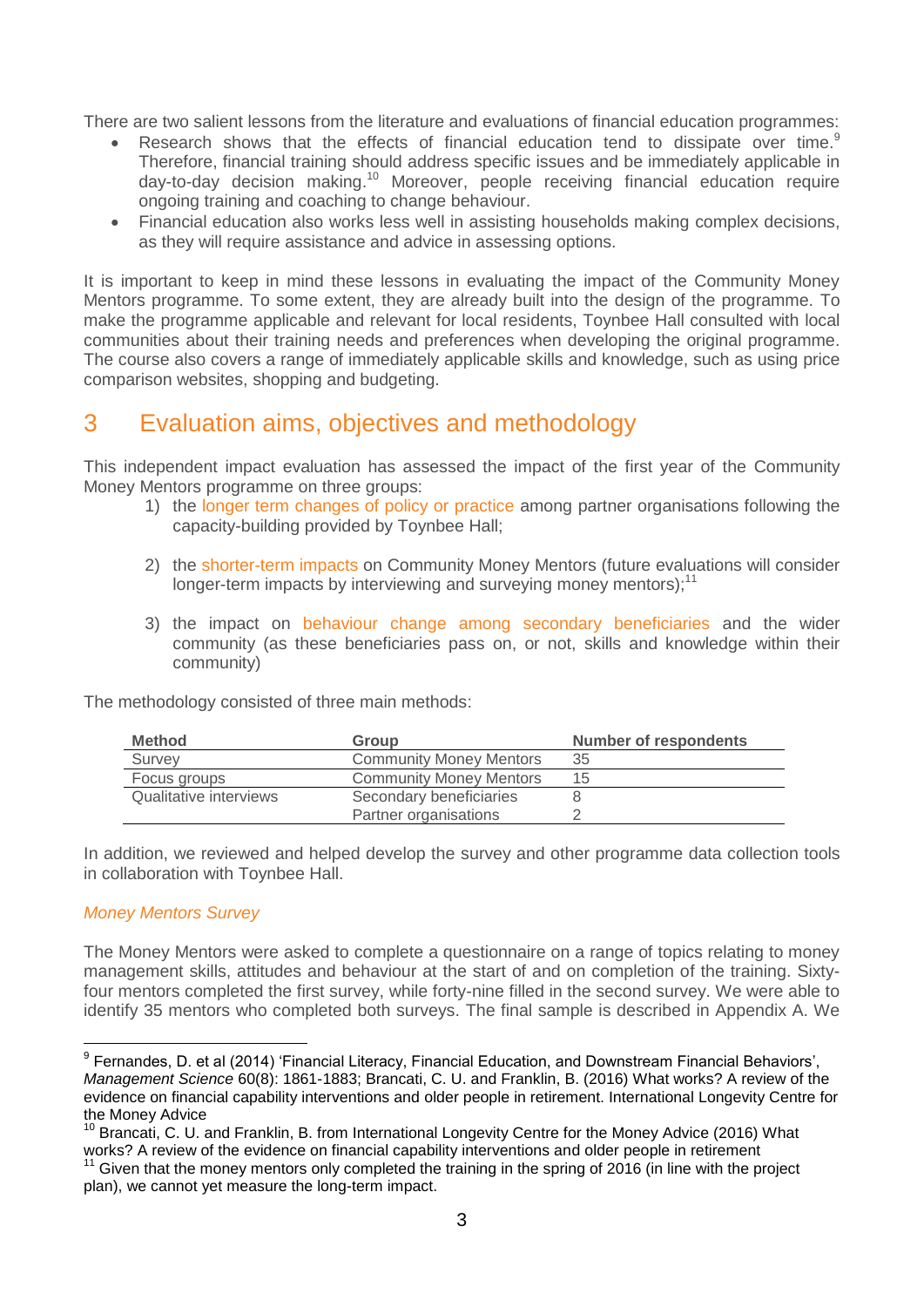conducted descriptive comparative analysis of the pre and post-training data to determine if the programme had had any effects on the mentors. Ultimately, the sample was too small to test for statistical significance of differences. It will be possible to perform such tests once a new wave of surveys has been conducted. The study does not rely on a control group, as it is complicated and costly to sample a group of people similar to the treatment group in all aspects except for the training. Instead, comparisons are made with national benchmark data where possible and appropriate. The survey was developed by Toynbee Hall with advice and input from the University of Salford.

#### *Community Money Mentors Focus Group*

We conducted three focus groups with participants of the Community Money Mentor programme in the London Boroughs of Croydon, Lambeth and Newham. Fifteen community money mentors participated in the focus groups (three men and twelve women). Of the participants, two were selfemployed having a number of various seasonal jobs, five were in full-time employment and eight are unemployed. Almost all of them were working or volunteering on community development, partly because of the support provided by Toynbee Hall to enable them to access such opportunities. The purpose of the focus groups was to understand how the training had affected the participants and the nature and extent to which the mentors shared information with their peers (and any difficulties in doing that). Specifically the focus groups focused on the experience of undertaking the training, its effect on behaviour, skills and confidence, and the nature and extent to which the participants shared information with their peers.

## *Qualitative interviews – secondary beneficiaries and partner organisations*

We conducted qualitative interviews with two groups:

- *Secondary beneficiaries:* We conducted telephone interviews with eight secondary beneficiaries<sup>12</sup> focusing on a) the nature of the advice provided by the Money Mentor, b) the outcome and impact of that information or guidance on behaviour, skills and confidence, and c) if the mentor had shared any information with other people.
- *Partner organisations:* We interviewed managers of two partner organisations, one of which had undergone the financial inclusion audit. These interviews focused on changes in policy or practice of the organisations implemented due to the training provided by Toynbee Hall.

## <span id="page-6-0"></span>4 Impact

Drawing on all three sources of data – from the money mentors survey, focus groups and qualitative interviews with partner organisations and secondary beneficiaries – we discuss the impact of the Community Money Mentor programme on the Money Mentors, the secondary beneficiaries and partner organisations.

## <span id="page-6-1"></span>**4.1 Impact on Money Mentors**

The purpose of the training programme is to promote financial inclusion among Money Mentors by:

- $\triangleright$  Increasing their financial resilience
- $\triangleright$  Increasing their wellbeing
- $\triangleright$  Enabling positive change in household finance management
- $\triangleright$  Decreasing their expenditure and

<sup>1</sup>  $12$  The people interviewed consisted of one self-employed person, two part-time employees, one full-time employee, two students, one recent graduate and a retired person. They were mostly close relatives of the money mentors.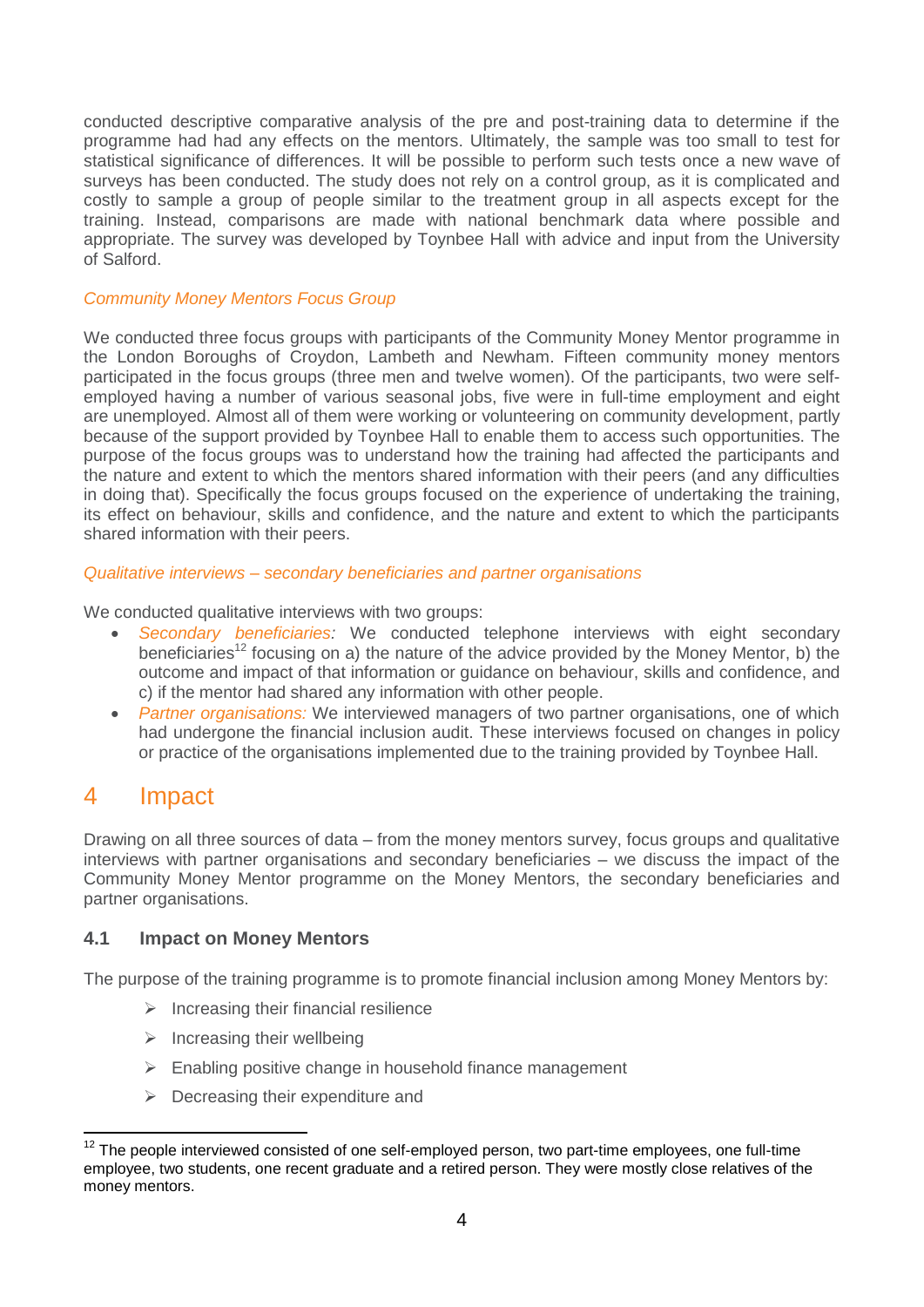$\triangleright$  Improving their access to appropriate financial products and services

The training may bring about these changes by a combination of increased knowledge, skills, awareness and confidence.

#### *Knowledge and skills*

The chart below compares the mentors' knowledge of financial products and services, including bank accounts, energy tariffs and mobile phone contracts prior to and after attending the training.



Not surprisingly respondents stated that their knowledge increased following the training. The proportion of Money Mentors who classed their knowledge as quite good or very good increased from 40 to over 70%. In comparison, national data suggests that financial knowledge has deteriorated since 2006. According to the 2006 FSA and 2015 Money Advice Service (MAS) financial capability surveys, the percentage of people being able to read bank statement balance

correctly and understand inflation fell by 13% and 19% respectively. There was a slight increase in the proportion calculating the balance after interest rate was added correctly from 61 to 64%.

The increased knowledge was not limited to financial products. During the focus group discussions, many participants were genuinely surprised about what they learnt. For example, Sharon was surprised to learn the difference between different types of debt. Similarly, Liz thought she learnt a lot about security.

*"I had to list all the priorities if you are in debt, what is important. There were things like television, that is important in a way because it is seen as a tax, but I would see it probably leisurely. We had to list what is priority A and what is priority B. TV licence, you could be jailed for that!" Sharon, Money Mentor*

*"we learnt a lot of things, how to protect everything, sometimes people do things, we need money quickly, just enter PIN, and that's it then. We need to cover everything…the safest way is PayPal [for internet purchases], I didn't know before that." Liz, Money Mentor*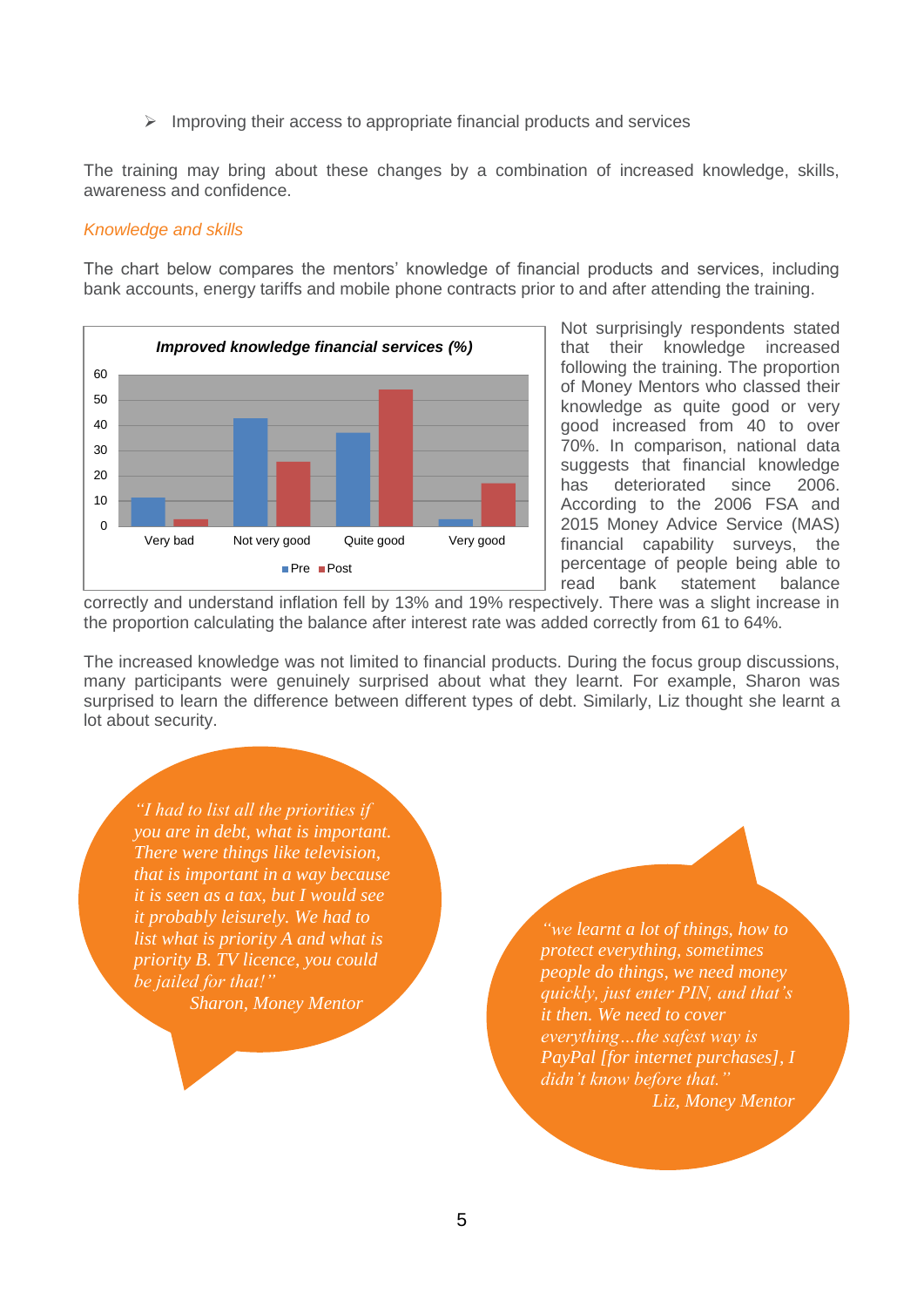However, for focus group participants, enhanced factual knowledge about products and money management were secondary to increased awareness and changing their approach to day-to-day money management. Moreover, factual information is easily forgotten as noted by Sarah:

*"maybe a small, little booklet with bullet points would have helped, something more manageable in terms of all the things that we have learned on the course. Like a summary booklet, especially when we were doing the survey, I was thinking, o gosh what have we learned?" (Sarah, Money Mentor)*

Many of the secondary beneficiaries could also not remember all the information when they were interviewed.

#### *Money management*

Effective personal finance management through keeping track of current expenditure and planning future spending is a core skill. Without it, it is difficult to set aside money for savings and to plan and carefully consider future purchases. Related to that, the Money Mentors were asked how well they managed their finances.



The reported improvement in the management of finances was considerable. The percentage of Money Mentors reporting always or sometimes struggling fell from over 60% before the training to 6% after the training. Similarly there was a fivefold increase – from  $6\%$  to  $26\%$  – in Money Mentors who thought their management was very good. Related to this, there was also an increase in the proportion being able to pay their bills most of the time or always from 83 to 94%, suggesting an increased level of control over their finances. Nationally, there are indications that household finance management is improving, though not by as much as the Money Mentors. For example, the proportion of households reporting that keeping up with bills and credit cards without difficulty increased from 53% in 2012-14 to 58% in 2014-15.<sup>13</sup> This compares with an increase from 46 to 56% of Money Mentors always paying bills on time.

Planning ahead is an essential part of effective finance management. The chart below compares the extent to which the Money Mentors plan ahead for large and expected costs (birthdays, weddings etc.) before and after their training.

1

<sup>&</sup>lt;sup>13</sup> Wealth and Assets Survey, Office of National Statistics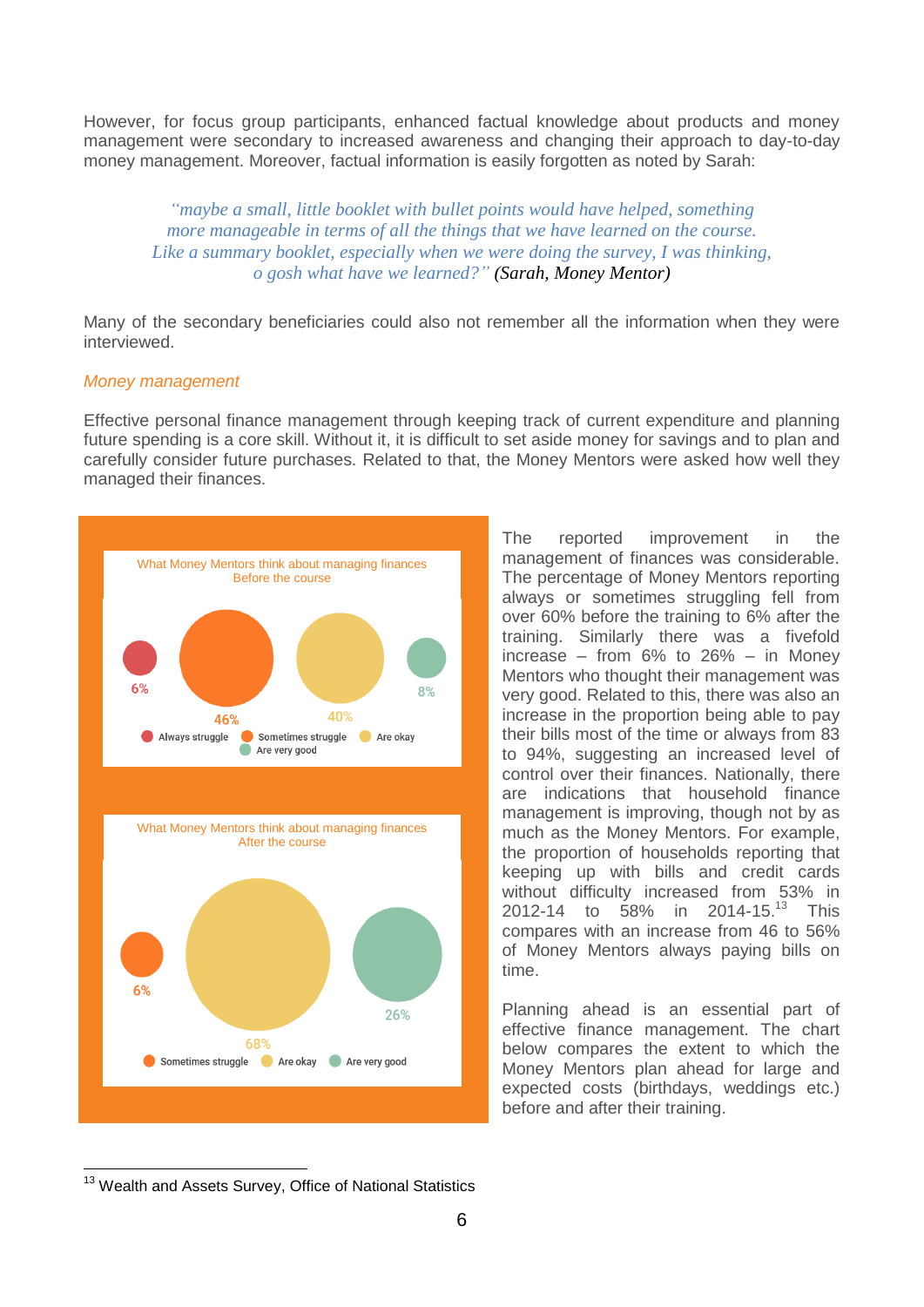

There was a marked increase in the proportion planning ahead from 50 to 77%. Similarly the proportion of Money Mentors not planning ahead at all fell fourfold from nearly 40 to under 10%. There is no equivalent national figure for this but in 2013 just shy of 70% UK households reported that they planned for the future. $14$ 

Budgeting is central to the idea of planning ahead. The Money Mentors were asked if they set a monthly or weekly budget.

There was a considerable change from the start to the end of the training. Only a quarter of the participants set a budget most of the time or always before undertaking the training. On completion of the training nearly 60% reported using weekly or monthly budgets, constituting a more than a doubling. We have not found any longitudinal data on budgeting but in 2013 47% of UK households reported using a personal budget.<sup>15</sup> This means that the Money Mentors were below average prior to but surpassed it by the end of the course.



The focus group also reported taking a more conscious and planned approach to their finances. One of the triggers for this change was a class exercise to monitor their own spending during a period. According to Fatima:

*"another thing that stood out was your monthly expenditure, what you spend, what is actually coming out of your account…it is a real eye opener at what you are spending, where you can save money. You actually don't realise when…you are spending it" (Fatima, Money Mentor)*

Bill was shocked by how much he was spending on small, non-essential items:

*"When I looked at how much I'd spent in a week buying little bits of rubbish…but I've stopped doing that now. I try and keep a budget as well each week and each month and I see how much I spend in and how far off target I am." (Bill, Money Mentor)*

<u>.</u>

<sup>&</sup>lt;sup>14</sup> Financial Capability Survey, Money Advice Service

<sup>&</sup>lt;sup>15</sup> Financial Capability Survey, Money Advice Service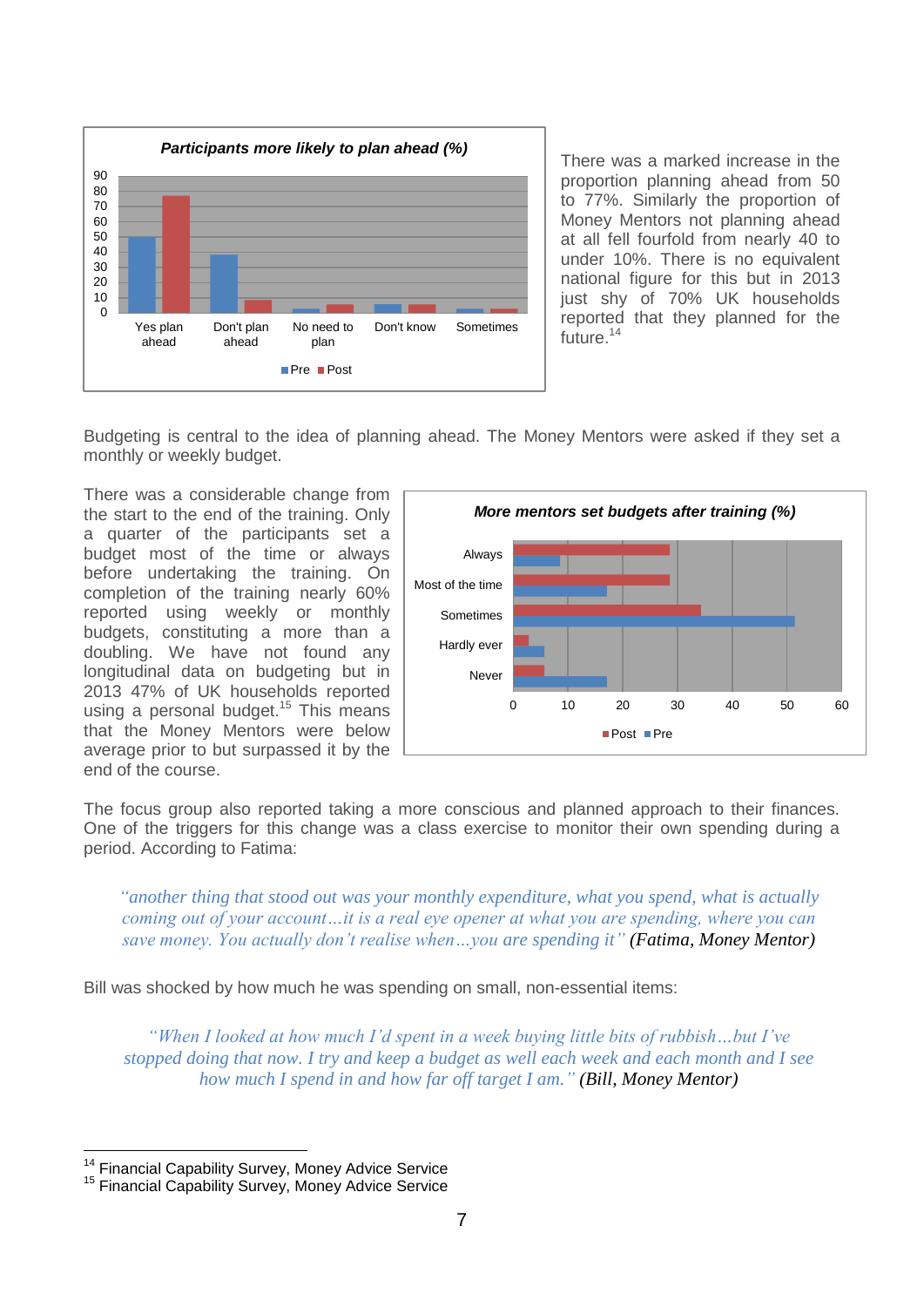There was one lesson that resonated with and was mentioned frequently by focus group participants, which they stressed had changed their approach to shopping and money management: do I want it or do I need it. Deborah said it changed the way she and her daughter shopped:

> The biggest thing and it is such a simple thing to do: do I want or need it? ... I find that most of the time I just wanted it Deborah, Money Mentor

## *Savings*

Enhancing the savings habit is an important element of mitigating the Poverty Premium through making households more resilient. There was a significant increase in the proportion of Money Mentors saving.



90% While just shy of 50% of Money Mentors reported saving at the start, by the end nearly 90% claimed to be saving. The largest increases in terms of methods were putting money into savings accounts and saving in cash at home. This is supported by an increase in the proportion agreeing with the statement that they put aside money for a rainy day. Nationally the proportion of households saving every month increased from 53% to 56% between 2013 and 2015, $1$  a less marked improvement compared with the Money Mentors.

> The increased propensity to save is corroborated by the discussions in the focus groups. For Steve, the course raised his awareness of the importance of saving:

*"Simple thing. Just putting money aside now and again. Even after two years, if I need to buy one big thing. Two years of saving is usually the proper way." (Steve, Money Mentor)*



The focus group discussions suggest the increasing savings rate is linked to two aspects. The first is the notion that saving even small amounts can make a difference. On being made aware of that, Julie immediately changed her saving habit:

*"What she [trainer] said about one pound a day, save one pound a day, I have been saving one pound a day… So that perspective, I think it has changed me." (Julie, Money Mentor)*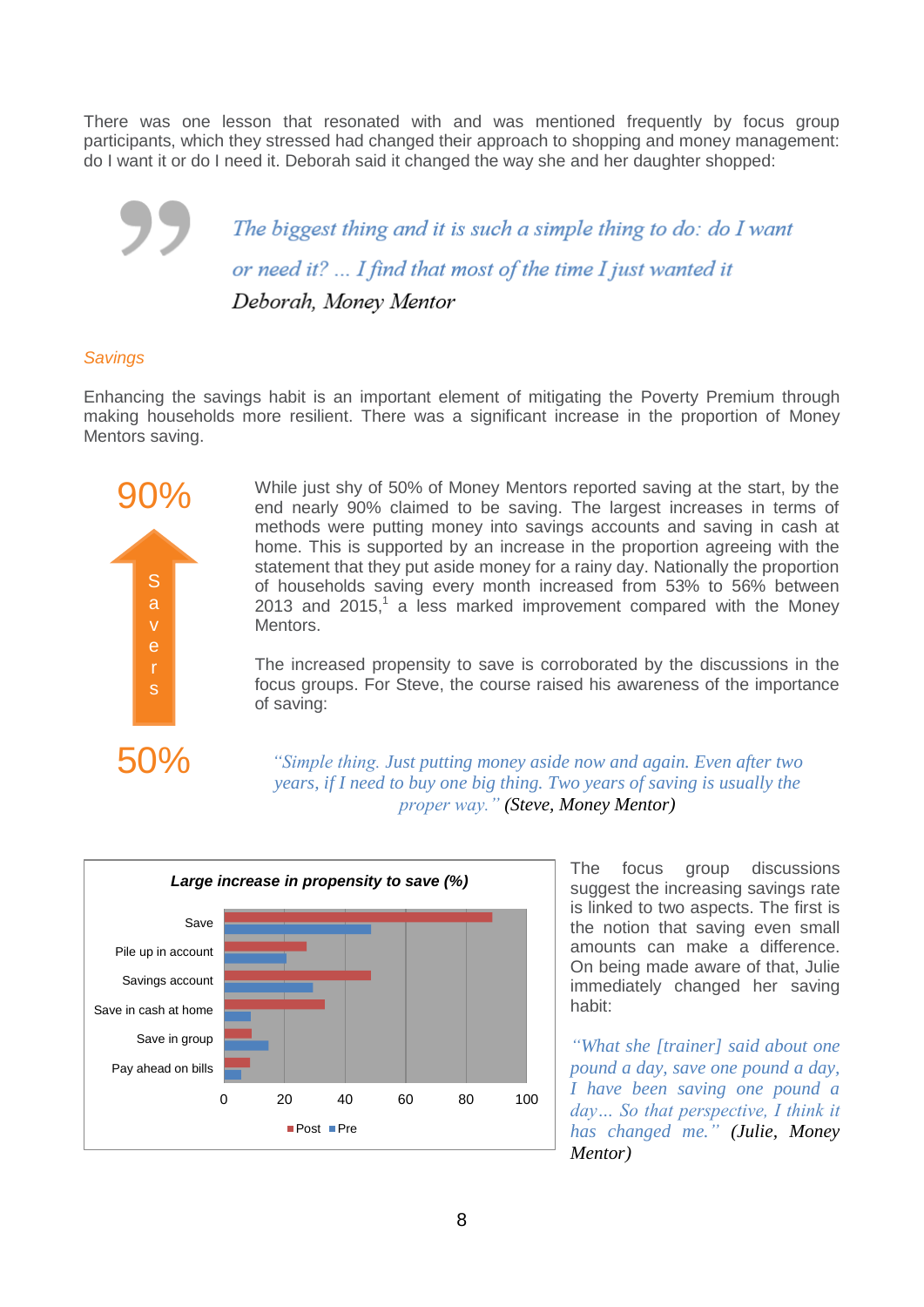The second aspect is that budgeting and planning enabled saving by setting a target for saving and reducing non-essential spending. Liz stressed the importance of this:

*"You know what you spend week after week and what your actual budget is for the month so you're not kind of, you know, you can get savings" (Liz, Money Mentor)*

Some participants believed that the training also helped reinforce existing savings habits and boosted financial confidence. Amanda felt that the course underpinned what she already knew:

*"After this course, I was feeling much more confident because all the time I was saving money… [Trainer] gave loads of examples and I was feeling more confident because I did everything in correct way." (Amanda, Money Mentor)*

#### *Shopping around*

Making participants more informed consumers is an important goal of financial education. This may enable them to select products and services that are cheaper and more appropriate for their circumstances. A precondition for this is being able to understand the terms and conditions of products and carefully considering other options. The chart below compares the proportion of participants agreeing with statements related to consumer knowledge and behaviour before and after the training.





Around 85% mostly agreed, agreed or strongly agreed that they compared different products before committing to one compared with 74%. The ability and knowledge to compare products is vital part of being an informed consumer and benefiting from better deals. In comparison, 78% of UK households report checking different supplier tariffs before signing up to a supplier.<sup>16</sup>

<sup>1</sup> <sup>16</sup> Financial Capability Survey, Money Advice Service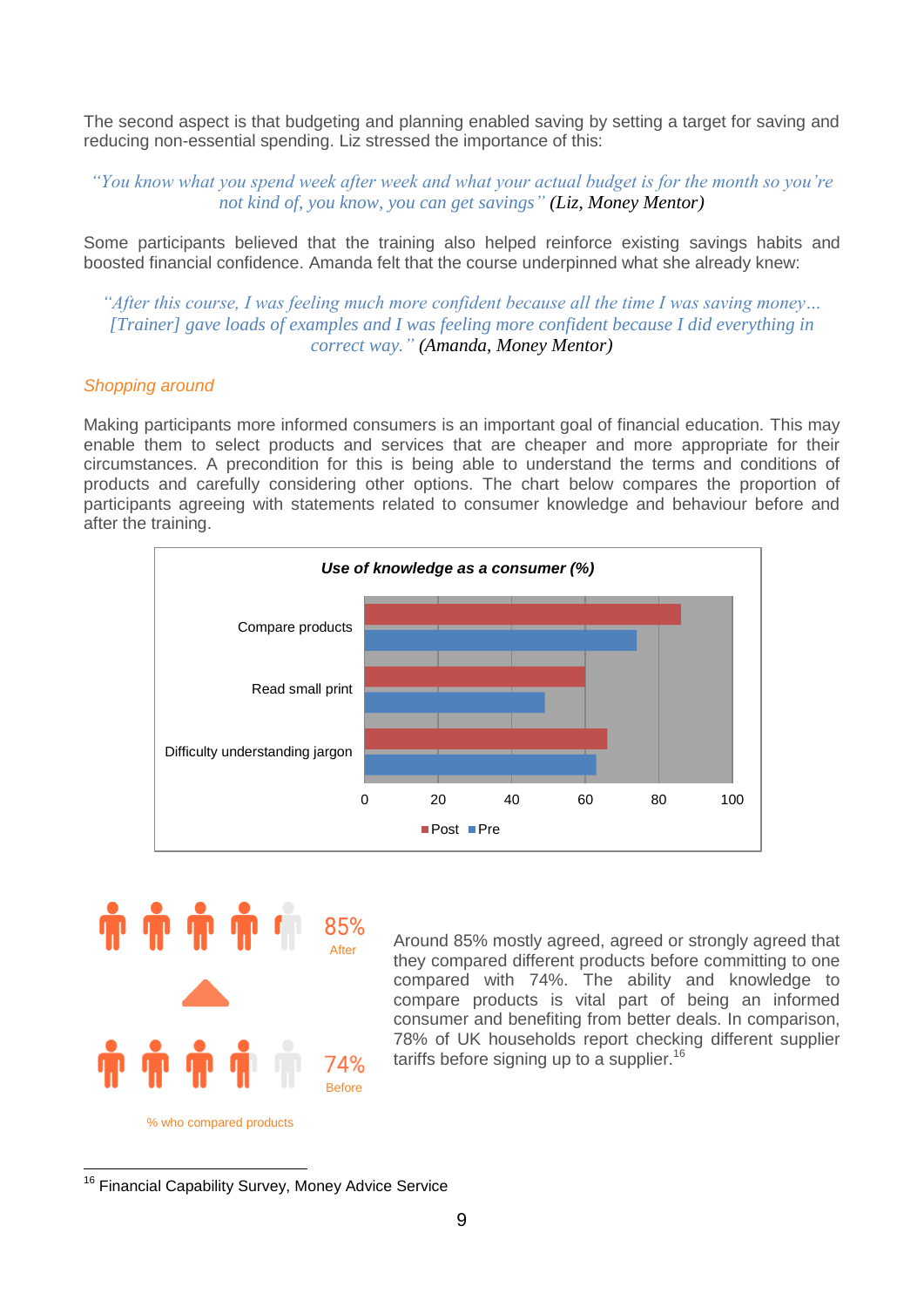Reading the small print on a contract is also part of being an informed consumer. The percentage of Money Mentors agreeing (fully, mostly or agree) with this statement increased from 49% to 60%. More generally, some focus group participants reported increased confidence in questioning firms and authorities because they felt more informed about their rights.



A final aspect relating to being an informed and empowered consumer concerns the ability to understand jargon and technical language. The training appears to have had little effect on how the Money Mentors feel about technical terms and jargon. In fact, the percentage of people that agree (including strongly and mostly agree) with the statement that 'I find it difficult to understand the technical terms and jargon used about money and in contracts' increased slightly from 63 to 66%.

Apart from better planning and saving more, encouraging households to shop around for the best supplier and using the cheapest payment method is an important way of increasing disposable income. Hence, at the end of the course, the Money Mentors were asked if they had switched payment method, tariff, supplier or borrowing as a result of the training.



£30 saved per month by switching

<u>.</u>

Just over half of the Money Mentors responding to the survey reported saving money from switching as a result of the training. Of the 23 instances where the respondent had specified an amount the total monthly saving amounted to £705, an average of £30 per switching incidence. Most of this saving resulted from changing payment method. This is corroborated by the increase in using direct debit to pay for gas and electricity from 31 to 51%. There was also a drop in the use of pre-pay cards from 34 to 26%.

Although the evidence suggests a positive effect of the programme on switching, it is important to acknowledge that the increase in switching may also be a part of a national trend towards switching. In 2015, 6m switches were made in the UK energy market constituting a 15% increase on 2014.<sup>17</sup>

<sup>&</sup>lt;sup>17</sup> "More than 6million households switched energy firm in 2015, as 15% more hunt out a better deal on bills", This is Money.co.uk, 22 February 2016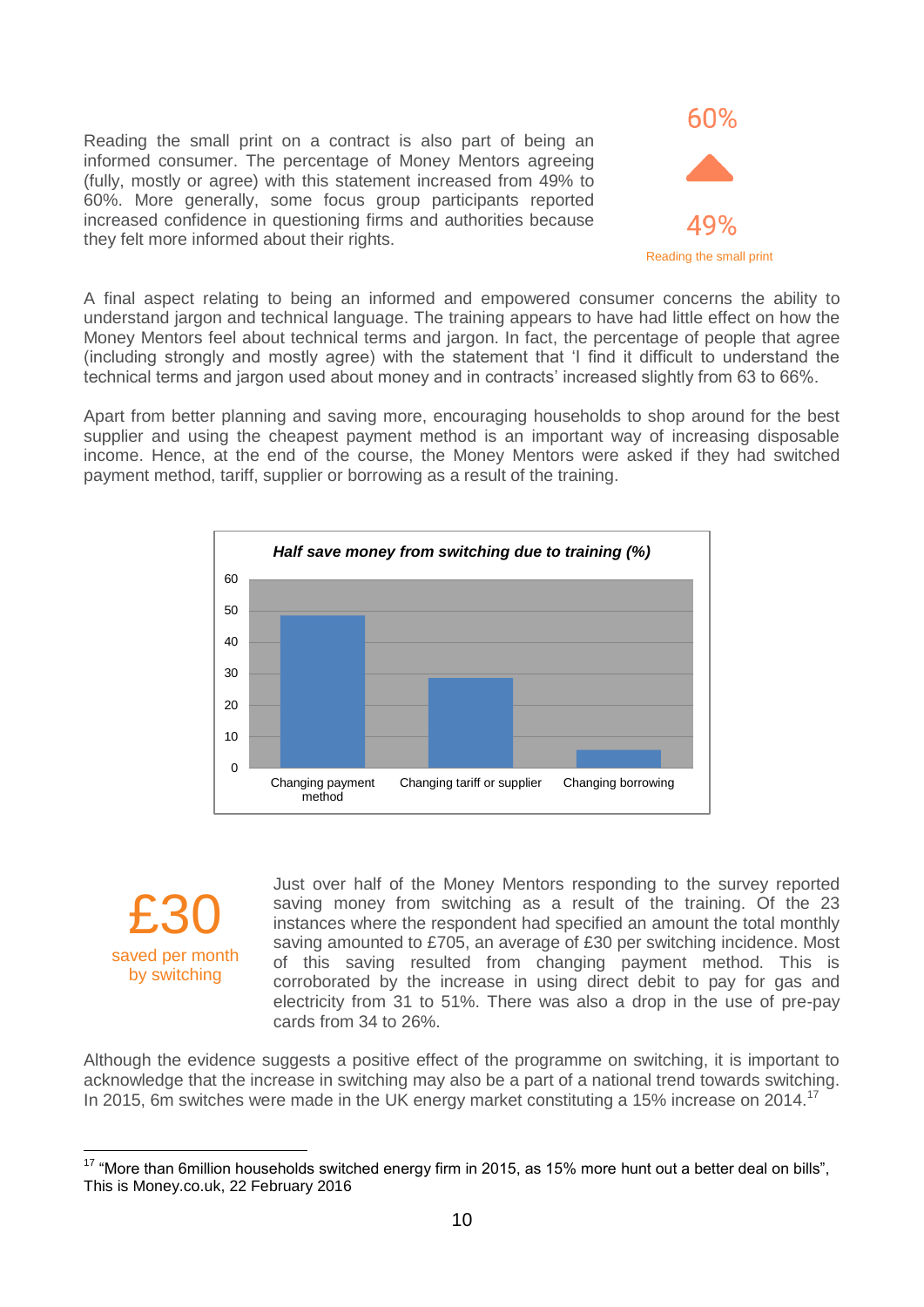Switching and shopping around were also frequently mentioned in the focus groups. Participants, such as Melissa, had never thought about switching or challenging their existing providers before attending the course:

*"In my case, I accepted that British Gas was the provider, and I never thought about going elsewhere. Now, I question, there must be another provider out there" (Melissa, Money Mentor)*

The greater awareness was, in part, driven by having the knowledge and tools to search for alternatives. Susan used comparison websites more as a result of the training:

*"I'm going on the compare sites now a bit more and checking what kind of deals …I've got cheaper car insurance through that" (Susan, Money Mentor)*

However, many participants felt the most important change was that they were felt confident in challenging large providers and institutions. Liz felt that the training had changed her mind-set in terms of challenging larger institutions:

> I think it has changed my life phenomenally ... I feel now that I have the confidence to approach them, challenge them and to say it is not going to be like that, let's have another look at that and I can't afford that Liz, Money Mentor

She specifically pointed to three aspects that had enabled her to approach and challenge these institutions: knowing her rights, knowing how to question decisions and understanding who to approach in the hierarchy.

Similarly, Sandy felt that the course empowered her to challenge existing providers, include credit card and mobile phone providers, to offer them a better deal:

*"I went for a contract for a new phone, and they initially told me a price and…I said, you definitely have to have something cheaper…and he found out that the phone could be cheaper…I wouldn't have thought that I had that right before to question…So I think that is the result of the course" (Sandy, Money Mentor)*

## <span id="page-13-0"></span>**4.2 Impact on secondary beneficiaries**

It is perhaps not surprising that participating in a financial education course leading to a formal qualification would lead to a change in knowledge, attitudes and behaviour concerning money management. However, an important aspect of the training of the Money Mentors was that they would share their knowledge and expertise with their peers. Indeed, nearly 60% of the respondents wanted to do the training to share information with their peers. To date the Money Mentors report having shared information with over 1,500 people.

In the focus groups, the Money Mentors reported that they most commonly shared information with family, friends and neighbours. It was noted by some participants that sharing information with people they did not have a relationship with could be difficult. Similarly, a selection of participants wanted more specific guidance on how they could share information, including who to target and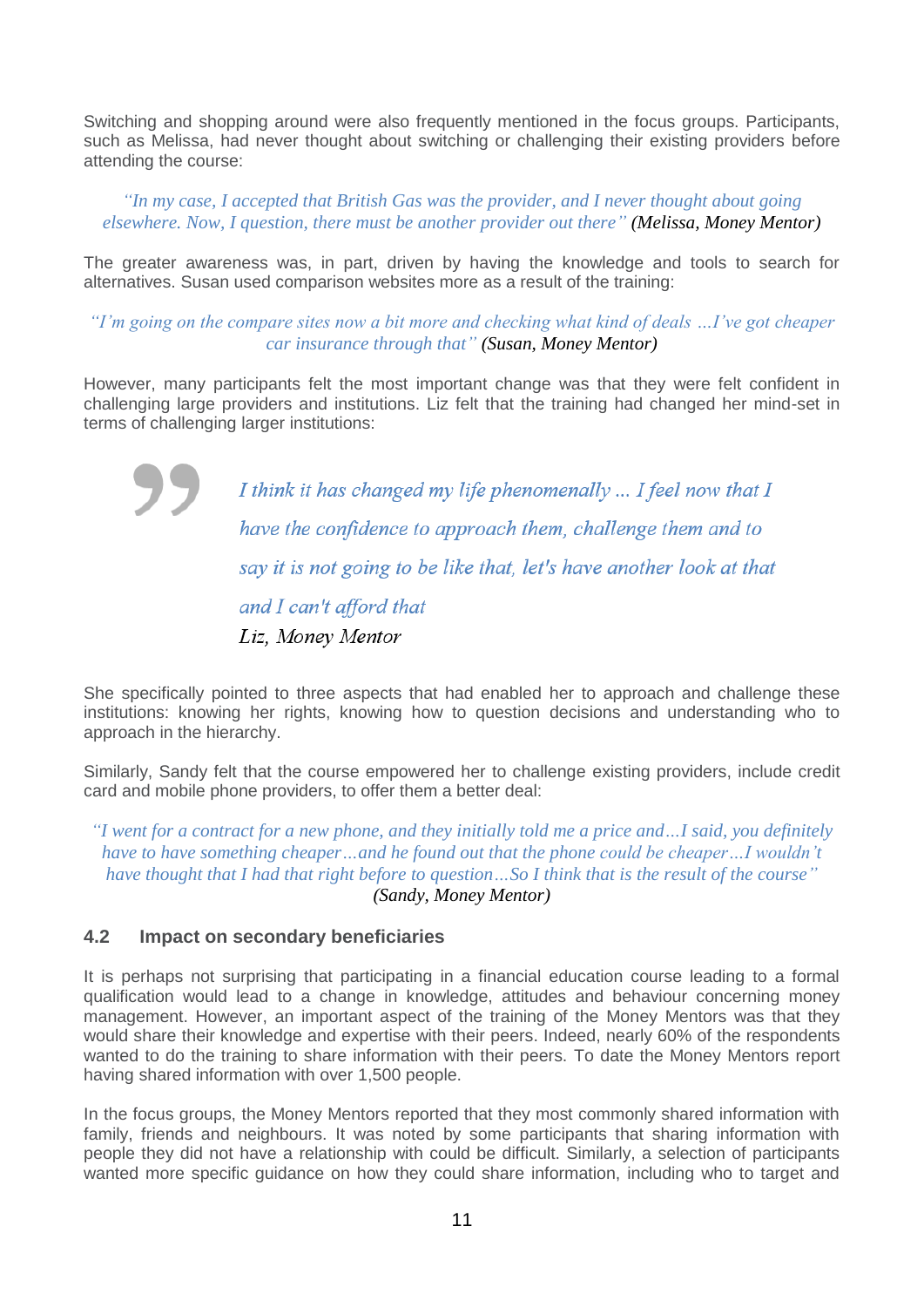how to approach them, and more opportunities to volunteer to pass on what they had learnt. According to the data collected by the Money Mentors on the information they pass on, 30% were friends, 26% family members, 14% clients or customers and 11% neighbours.



According to the data reported by the Money Mentors, there were six topics on which they were likely to share information.

17% of secondary beneficiaries received information on personal budgeting; 12% received information on saving; 11% on using internet for price comparison; and 10% each on banking, shopping online and looking up information. The secondary beneficiaries we interviewed reported receiving information and advice on the following topics:

- Money management and budgeting, including how to avoid overspending, not spend everything straight away and only spending on what they need rather than want;
- How to save money on shopping, including where to shop, planning ahead of shopping and buying cheaper brands;
- Saving, such as how to save and having an aim for saving;
- How to shop around and comparing rates, including awareness of alternatives

The secondary beneficiary interviews suggest that this guidance and information had four main impacts:

- Enhanced confidence and control: The interviewees felt that the advice on budgeting, curbing unnecessary spending and generally being more conscious in allocating money meant that they were more confident in managing their finances. They felt that they had more control over their spending.
- Saving money on shopping: The Money Mentors gave the secondary beneficiaries a range of tips on how to take a more planned and conscious approach to their weekly shop. This included planning ahead by writing a list before going shopping, considering if a purchase is necessary or just something one wants, and selecting cheaper brands and supermarkets. As a result, the secondary beneficiaries reported saving money on their shop, reducing unnecessary spending and making their money last longer (rather than spending it in one go).
- Increase switching: The guidance provided to the secondary beneficiaries resulted in increased awareness of switching even if it had not led to actual switching. The advice, the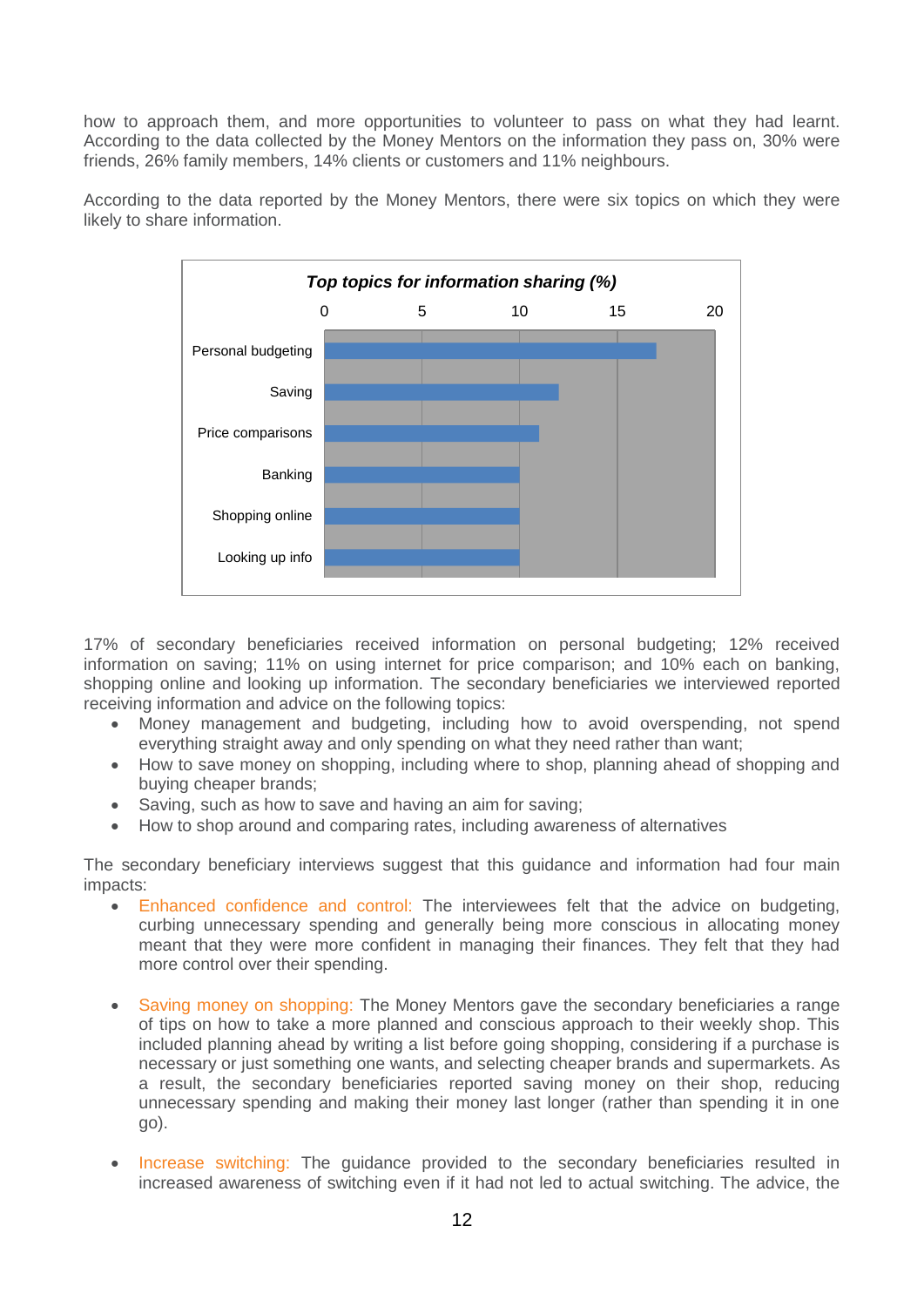interviewees felt, made the recipients realise that there are other options they can consider apart from simply going with what they already use and know. They were also given tips on how to do searches and what to look for.

 Increased saving: As a consequence of the advice and information on setting a target for saving, budgeting to include savings as well as spending, opening savings accounts and switching providers to benefit from cheaper deals, a number of the interviewees reported that they were saving more. One respondent noted that he was now saving £50 more a month, whilst another interviewee said she now had built up a considerable amount. Apart from putting money into savings accounts, people were also saving by putting money onto Oyster cards and other means of saving.

The secondary beneficiaries differed in sharing what they had learnt with other people. Some had not shared because they did not feel confident enough in their own skills, they had not had the time or it had not come up in conversation. Others had reported sharing tips with friends and relatives. One secondary beneficiary had told her mother about energy saving and she changed provider as a result. According to the data collected on secondary beneficiaries by the Money Mentors, 80% said they would share what they had learnt with others.



80% of secondary beneficiaries would share what they had learnt

It should be noted that the secondary beneficiaries we interviewed were mainly close relatives (especially children and spouses) to whom the money mentors had provided advice on a more sustained basis. Hence, we did not capture the effects of one-off or less sustained guidance and support to the same extent. Because we contacted the secondary beneficiaries 3-6 months after the event, many could not recall receiving the information or support. Yet, they may have made immediate changes to their behaviour. In future evaluations, we propose contacting secondary beneficiaries within a month of receiving the advice.

## <span id="page-15-0"></span>**4.3 Impact on partner organisations**

An important component of the programme was to build the capacity of partner organisations to increase their ability to support low-income households with personal financial management. As part of this, Toynbee Hall aims to undertake a Financial Inclusion Opportunities Exchange (FIOE) to identify areas of improvement and provide 10 hours of financial inclusion training to members of staff. In addition, partner organisations can use Money Mentors to support the provision of debt and money advice.

We have only interviewed the managers of two partner organisations to date. This is because only one partner organisation had completed an FIOE at the time. There are currently three partner organisations that are undertaking FIOE. Moreover, it will take more time for the partner organisation to make changes in policy and for any impact of these changes to materialise. Hence, there is not sufficient data for a conclusive assessment of the effect of the capacity building.

One of the organisations interviewed had been subject to a FIOE, while the other had received training from Toynbee Hall prior to the current Community Money Mentor programme. The manager of the partner organisation that had not undergone a FIOE stressed that Toynbee Hall had provided useful support when the organisation was set up: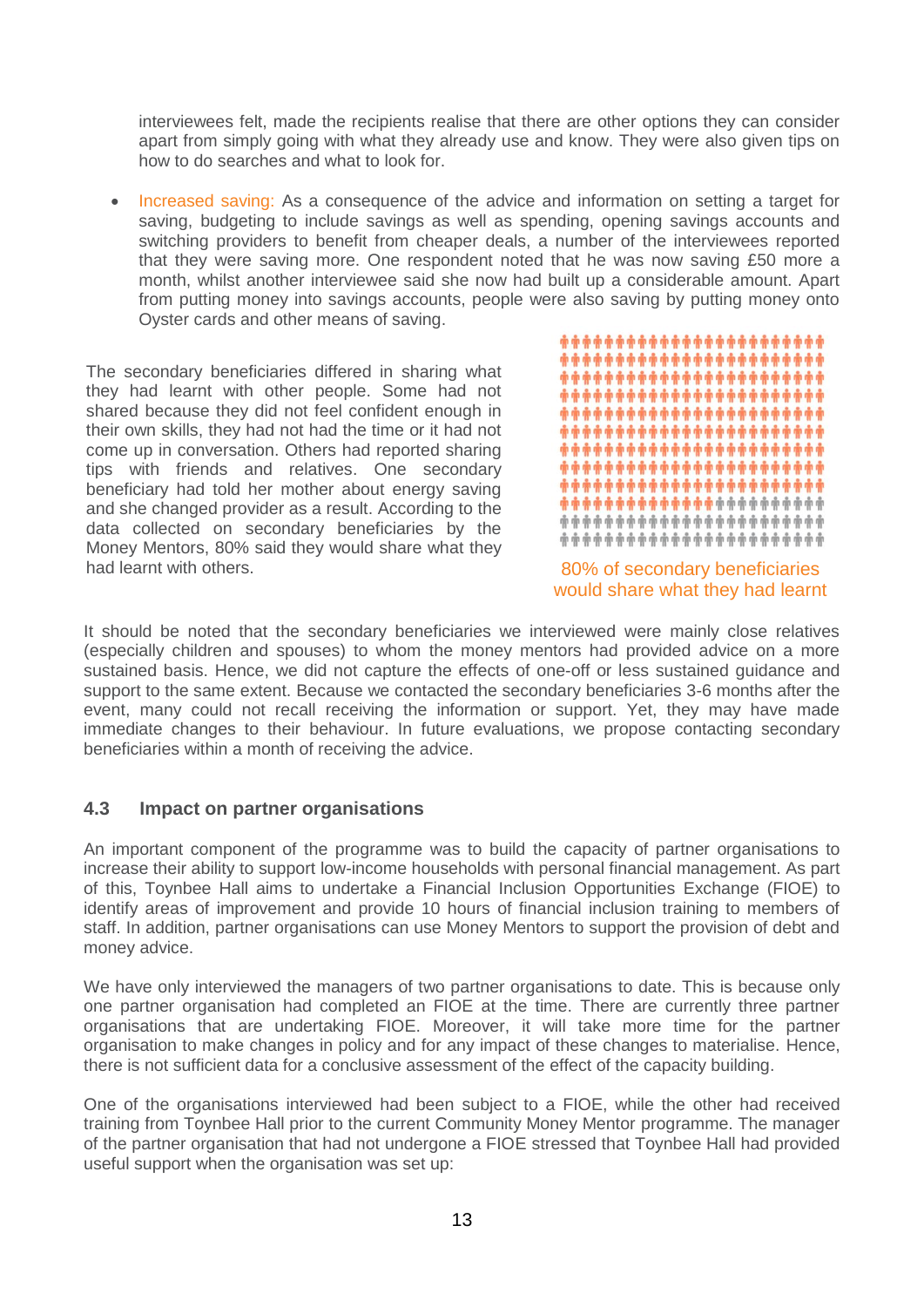*"We have done some work with Toynbee Hall previously anyways. We were setting up [name of partner organisation] with them. So they helped have a conversation with us, set up, train our staff about different aspects of money management." (Manager, Partner organisation)*

Specifically, Toynbee Hall had provided the organisation with introductory training on financial inclusion:

*"So we just did a two day taster course if you like, introduction to financial inclusion, and that is where the relationship formed" (Manager, Partner organisation)*

The manager of the partner organisation undertaking the FIOE saw it as a very useful exercise for two reasons. First, it was useful to have someone from the outside to examine current activities strategically:

*"It was really fantastic to have someone externally audit us… It was good to have someone from the outside to do that and step back. Because a lot of times it is just reactionary, we just do things because we need to do them and we know it helps clients and whatever. It was good to have that…and then just come up with some strategic ideas." (Manager, Partner organisation)*

Second, the flexible way in which it was conducted was seen to be very conducive for small, busy organisations:

*"I think we just have really good communication. I found it very relaxed and that's what important for an organisation that is super busy… I just think it was just a very easy transition into doing it" (Manager, Partner organisation)*

At the time of the interview, the organisation had not yet incorporated any of the recommendations because it was in the process of updating its business and strategic plan. However, the organisation was in the process of changing its monitoring processes as a result of the audit:

<span id="page-16-0"></span>*"We have changed some of our information sheets, we are going to change some of the things on the display in the reception. I am just at the moment looking at re-doing our business and strategic plan. A part of that is looking at the outcomes framework, and we have built in the financial capability, whereas before we might have just not focused on that." (Manager, Partner organisation)*

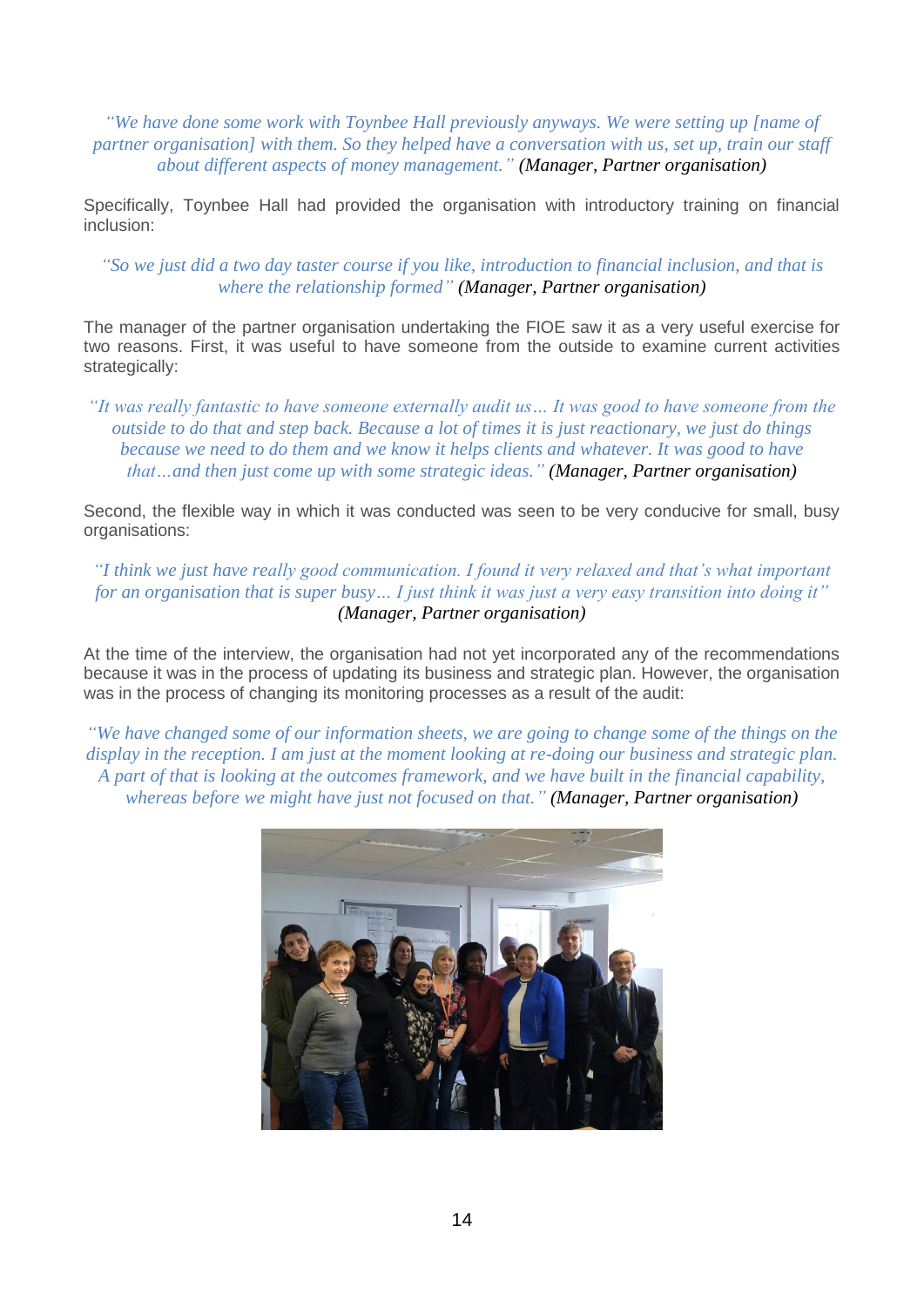## 5 Conclusions and recommendations

Overall the analysis of the Community Money Mentor programme suggests that it has had a number of positive outcomes and impacts. The training has had four main effects on the Money Mentors:

- Increased knowledge: The percentage of Money Mentors that reported having good or quite good knowledge of financial products and services nearly doubled from 40% to 71%. The Money Mentors taking part in the focus groups listed a number of knowledge they had obtained, including priority and non-priority debts, prioritising spending and online shopping.
- Improved money management skills: The proportion of Money Mentors reporting being okay or very good at managing their money more than doubled from 43% to 94%. Related to this, the propensity to do weekly/monthly budgeting (from 57% to 83%) and to plan ahead (49% to 77%) increased too. The focus group participants felt that the class exercises to monitor their spending made them more aware of how much they could save on cutting nonessential spending.
- Enhanced savings habit: *There was* a near doubling in Money Mentors saving (from half to nearly 90%). The focus group discussions suggest that the mentors realised the value of saving even small amounts on a regular basis. Furthermore, just over half of the sample reported having saved money by changing payment method, tariff, supplier or borrowing.
- Increased confidence: The focus group participants strongly felt they were more confident in challengin*g* large institutions *an*d companies. They reported being more aware of their rights as consumers and opportunities to switch. Many said they had challenged existing service providers to lower their offer or had switched provider.

Compared to the overall population, the Money Mentors started at a lower level of financial capability but saw greater improvements in financial skills and knowledge. In some cases, they even surpassed the national average by the end of the course.

Because the evaluation only looked at the first year and one cohort of the Money Mentor training programme, it is too early to analyse the long-term impact and if the programme will have the same effect on future cohorts. Having more data will also make it possible to test for statistical significance of the effects in future evaluations.

Hence, we make only a limited number of recommendations concerning the programme and the evaluation methodology:

- **Greater involvement of partner organisations in use of Money Mentors:** The focus groups and the interviews with partner organisations suggest that the follow-up of Money Mentors by the partner organisations could be improved. The Money Mentors often wanted more opportunities to volunteer and provide mentoring services in a more organised fashion. Some called for more guidance as well as more opportunities.
- **Need to improve our understanding of secondary beneficiary impact:** Although we have been able to ascertain the impact on secondary beneficiaries, we believe this part could be enhanced in two ways. First, we propose that group interviews are conducted of a selection of money mentors and secondary beneficiaries with whom they have provided sustained information and advice. Second, we propose contacting the secondary beneficiaries one month after they have received the advice to increase the sample size.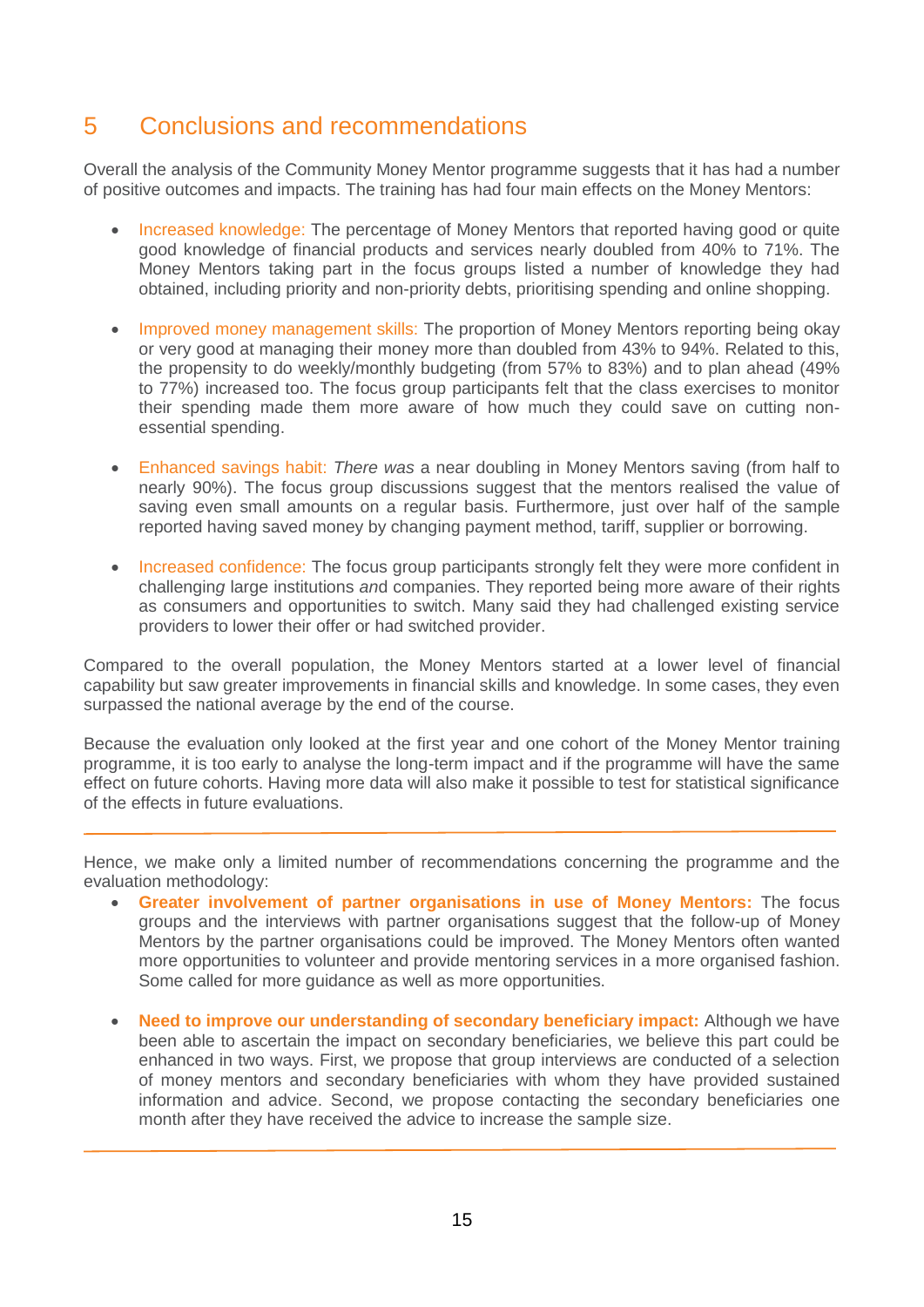# <span id="page-18-0"></span>Appendix A: Sample demographics

This section provides an overview of the demographics of the Money Mentors that participated in both the pre –and post-training survey.



The single-biggest group in terms of age is 34-49, which account for over 40% of the sample. This is followed by the 25-34 and 50-64 age groups.



Around 28% of the sample is unemployed, whilst around 15% are self-employed or employed. In comparison, only 6% of the economically active population in London is unemployed, indicating that the programme reaches into deprived and vulnerable groups.